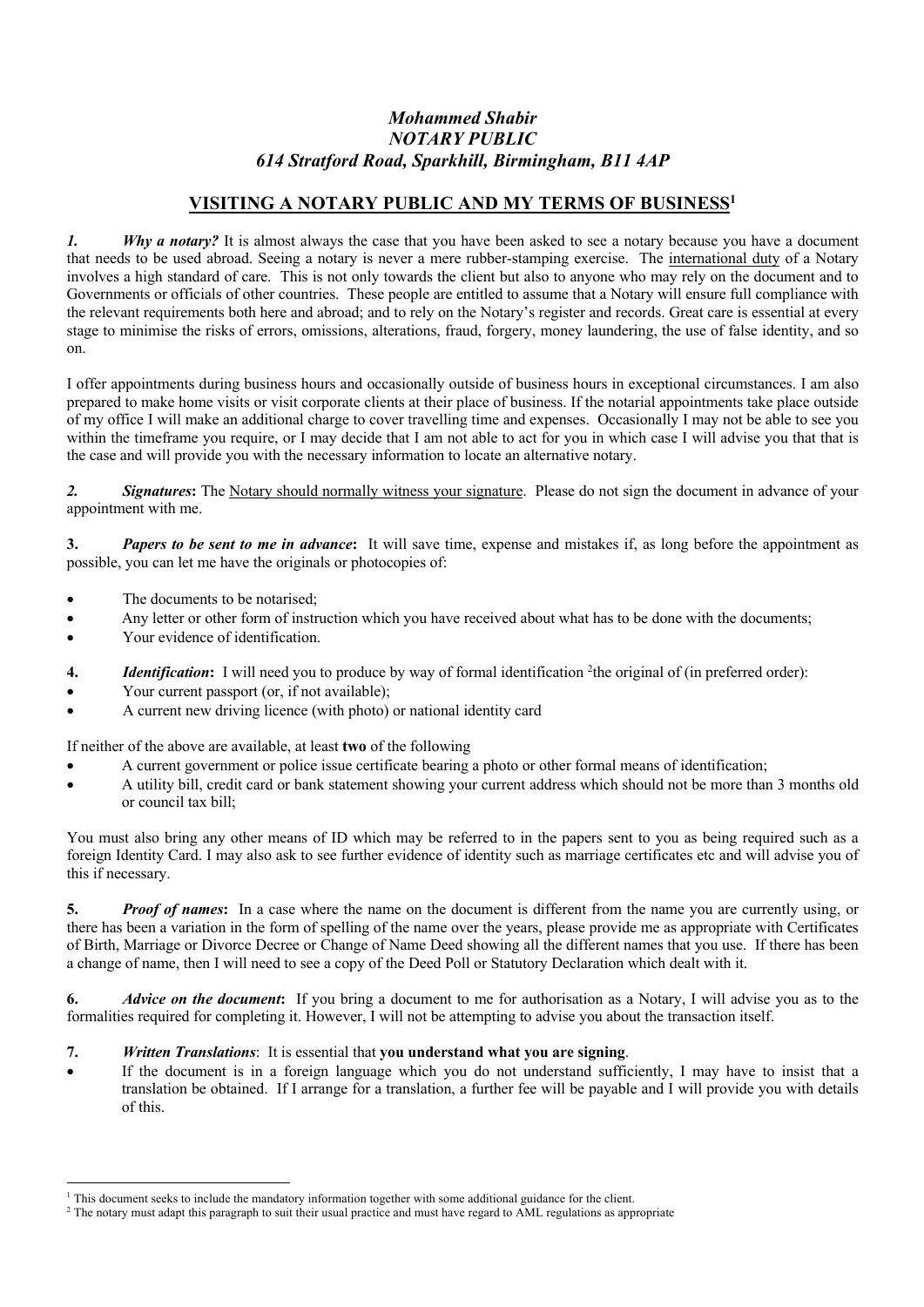• If you arrange for a professional translation, the translator should add his/her name, address, relevant qualification, and a certificate stating: **"Document X is a true and complete translation of document Y, to which this translation is attached."**

**8.** *Oral Interpreter***:** If you and I cannot understand each other because of a language difficulty, we may have to make arrangements for a competent interpreter to be available at our interview and this may involve a further fee.

**9.** *Companies, Partnerships etc***:** If a document is to be signed by you on behalf of a company, a partnership, a charity, club or other incorporated body, there are further requirements on which I may have to insist. Please be prepared for these and telephone with any point of difficulty before attending on the appointment.

In each case:

- 1. Evidence of identity of the authorised signatory (as listed above).
- 2. A copy of the current letterhead (showing the registered office if it is a company).
- 3. A Letter of Authority, Minute, Resolution or Power of Attorney, authorising you to sign the document.

*Additionally, companies***: Certificate of Incorporation and of any Change of Name, a copy of the Memorandum and Articles of Association, Details of Directors and Secretaries. In all instances I will be carrying out various company searches, which may have an effect on the level of fees charged.**

#### *Additionally, partnerships, clubs, etc:* **A Partnership Agreement; or relevant Trust Deed; or Charter; or Constitution/Rules.**

**10.** *Notarial charges and expenses:* Details of my charges are set out below. Please note that if I have to make payments on your behalf such as legalisation fees, translator or interpreter fees, or other costs such as travelling expenses, your approval to these will be obtained and you are normally required to make payment in advance of any such amounts.

### *Charges:*

If the matter is simple I will endeavour to charge a fixed fee to include disbursements such as legalisation fees, postage, consular agent fees, courier fees, travelling expenses, translating costs and so on. I do not charge VAT

For more complicated or time-consuming matters the fee will be based on my hourly rate of £250.00 subject to a minimum fee of £30.00,( a fee of £50.00 per document will usually be the normal fee) plus disbursements. The fee charged may include time spent on preliminary advice, drafting and preparation time, making and receiving telephone calls, correspondence written and received in all formats, arranging legalisation and record keeping.

*Disbursements:* Some documents require legalisation before they will be accepted for use in the receiving jurisdiction by obtaining an apostille through the UK Foreign and Commonwealth Office and, for some countries, additional legalisation is required through the relevant embassy or consulate. [The cost of legalisation in this matter, including agent's fees and postage to and from the legalising authority, is £A. The cost of posting the documents to you/another person by [signed for post/international tracked and signed for post/courier] will be £B. Travelling fees will be...... etc]3

Payment can be made by [cash/cheque made payable to J R Jones Solicitors or by card/bank transfer]. Payment of my fee and disbursements is due when the document has been prepared which I may retain pending payment in full.

Occasionally unforeseen or unusual issues arise during the course of the matter which may result in a revision of my fee estimate. Examples of this could include where additional documents are required to be notarised, additional translations or legalisations are needed to meet the requirements of the receiving jurisdiction, third party fees are adjusted to reflect external factors such as fuel price changes and so on. I will notify you of any changes in the fee estimate as soon as possible.

**11.** *Typical Stages of a notarial transaction:* Each notarial matter is different and the requirements and timescales will vary greatly according to whether the client is a private individual or a company and in particular according to the processing times of third parties such as the Foreign and Commonwealth Office, legalisation agents, translating agencies and couriers, etc . 4 Some of the typical key stages are likely to include:

- Receiving and reviewing the documents to be notarised together with any instructions you may have received
- Liaising with your legal advisors or other bodies to obtain the necessary documentation to deal with the document (e.g. information from Companies House or foreign registries, powers of attorney etc)
- Checking the identity, capacity and authority of the person who is to sign the document

<sup>&</sup>lt;sup>3</sup> If you are providing an hourly rate you may still be able to provide details of disbursements.

<sup>4</sup> Notaries can insert details of timescale estimates here.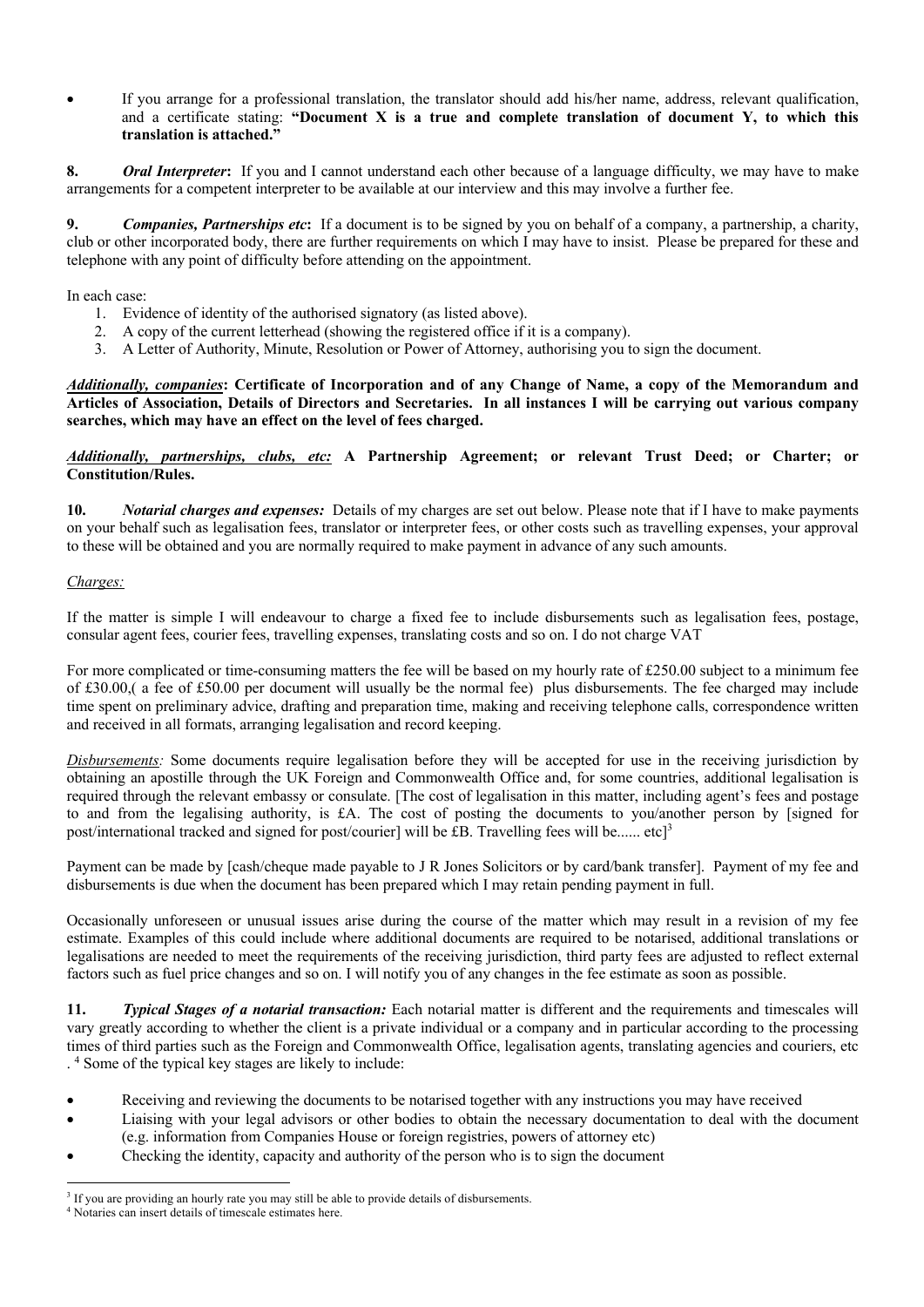- If a document is to be certified, checking with the issuing authorities that the document/award is genuine. In the case of academic awards, this would entail checking with the appropriate academic institutions.
- Meeting with the signatory to verify their identity and to ascertain that they understand what they are signing and that they are doing so of their own free will and ensuring that the document is executed correctly
- Drafting and affixing or endorsing a notarial certificate to the document
- Arranging for the legalisation of the document as appropriate
- Arranging for the storage of copies of all notarised documents in accordance with the requirements of the Notarial Practice Rules 2019

**12.** *Notarial Records and Data Protection***:** When I carry out my work for you, I am required to make an entry in a formal register, which is kept by me as a permanent record. I will retain a copy of the notarised documentation with that record. My practice is a registered with the Information Commissioner's Office. Personal data received from clients is held securely and not capable of being accessed externally. Data collected as part of notarial records is used solely for the purposes of meeting our professional legal responsibilities as Notaries Public. For full details of my PRIVACY POLICY and data processing terms please see my website: www.notarypublicbirmingham-mshabir.co.uk

**13.** *Insurance***:** In the interests of my clients I maintain professional indemnity insurance at a level of at least £1,000,000.00 per claim.

**14.** *Termination/ Your Right to Cancel:* You may terminate your instructions to me at any time by giving me reasonable written notice. All fees and disbursements incurred up to the date of termination will be charged.

#### Consumer Cooling Off Cancellation Period –Consumer Contracts Regulations 2013 ("CCR"):

Where the CCR apply (typically where you are an individual consumer and my contract with you was concluded either at or following a meeting with you off premises or by a form of distance communication) you have a cancellation period of 14 days after the date you sign my retainer letter or the date on which you continue to give me instructions, whichever is earlier. You can cancel your contract within the cancellation period by giving me a clear statement and I will reimburse all payments

received from you by the same method that you used, at no cost to you, without undue delay, and not later than 14 days after the day on which you inform me of the cancellation.

If you ask us to begin work during the cancellation period, you can still cancel but you must pay me an amount in proportion to the work which I have performed and this proportion will not be reimbursed to you.

**15.** *Termination by me:* I reserve the right to terminate my engagement by you if I have good reason to do so, for example, if you do not pay a bill or comply with my request for a payment on account or you fail to give me the co-operation which I am reasonably entitled to expect.

**16.** *Complaints***:** My notarial practice is regulated through the Faculty Office of the Archbishop of Canterbury:

The Faculty Office 1, The Sanctuary Westminster London SW1P 3JT Telephone 020 7222 5381 Email Faculty.office@1thesanctuary.com Website www.facultyoffice.org.uk

If you are dissatisfied about the service you have received please do not hesitate to contact me. If we are unable to resolve the matter you may then complain to the Notaries Society of which I am a member, who have a Complaints Procedure which is approved by the Faculty Office. This procedure is free to use and is designed to provide a quick resolution to any dispute.

In that case please write (but do not enclose any original documents) with full details of your complaint to :- The Secretary of The Notaries Society PO Box 7655 Milton Keynes MK11 9NR Email secretary@thenotariessociety.org.uk Tel : 01604 758908

If you have any difficulty in making a complaint in writing please do not hesitate to call the Notaries Society/the Faculty Office for assistance.